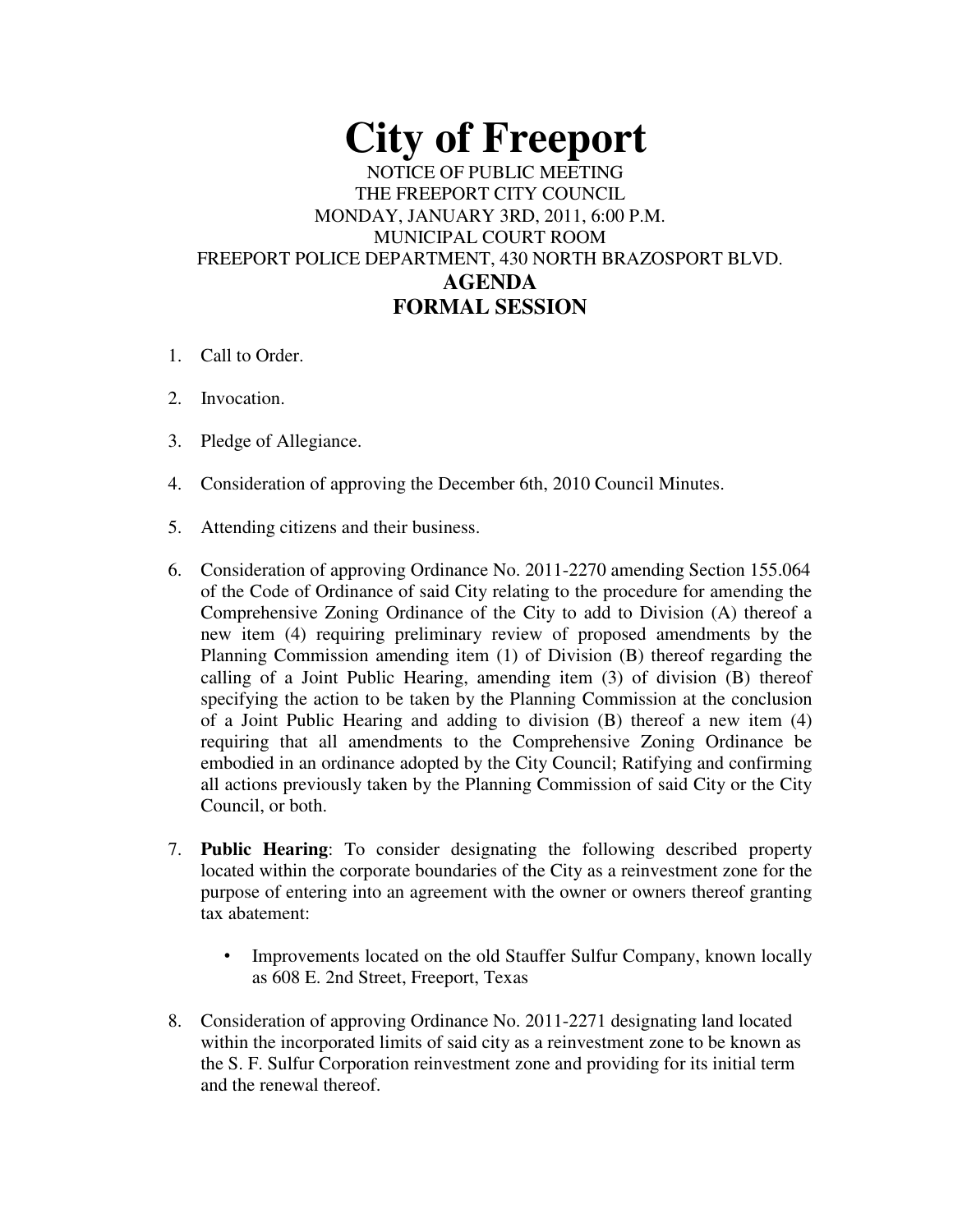- 9. Consideration of approving Resolution No. 2011-2250 granting tax abatement agreement to S. F. Sulfur Corporation, known as 608 E. Second Street, Freeport Texas.
- 10. **Public Hearing**: The City Council of the City of Freeport, sitting as the Board of Adjustments and Appeals under the Standard Unsafe Building Abatement Code adopted by Sections 150.025 and 150.026 of the Code of Ordinance of the City (hereinafter "the Standard Code") for the purpose of determining whether or not the structure(s) located on hereinafter described real property located within the corporate limits of the City fail to meet the standard set forth in the Standard Code and is/are therefore "unsafe" as that term is defined in the Standard Code:
	- Block 6, Lots 15-21, Velasco Townsite City of Freeport , Brazoria County, Texas known as 119 S. Gulf Boulevard
- 11. Consideration of determining whether or not the building, structure or portion thereof located within the City on Lots 15-21, Block 6, Velasco Townsite, is/are therefore " unsafe", known as 119 S. Gulf Boulevard.
- 12. Consideration of authorizing the Mayor to sign a Memorandum of Understanding between the City of Freeport and Port Freeport.
- 13. Consideration of authorizing the Mayor to sign an agreement between the Brazoria County and City of Freeport to purchase an inflatable planetarium for the Freeport Museum.
- 14. Consideration of selling the City's interest on Block 3, Lot 8, Freeport Townsite, known as 1219-1223 West 10th Street, Tax Id. 8125-0031-000.
- 15. Consideration of approving a request from the Brazoria County Peace Officers Association to temporary close certain streets from 7:00 a.m. to 9:30 a.m. to conduct a 5K Run and Fun Festival on Saturday, September 24, 2011 at the Freeport Community House.
- 16. Consideration of authorizing the Mayor to sign a renewal of the CTY Connect lease agreement for 1 year.
- 17. Consideration of rescheduling January l7th, 2011 Council Meeting to January 18th, 2011 due to Martin Luther King holiday.
- 18. Consideration of expanding the Freeport Museum by purchasing the adjacent building located at 305-307 E. Park Ave. and authorizing the Mayor to sign an earnest money contract for purchasing the adjacent building.